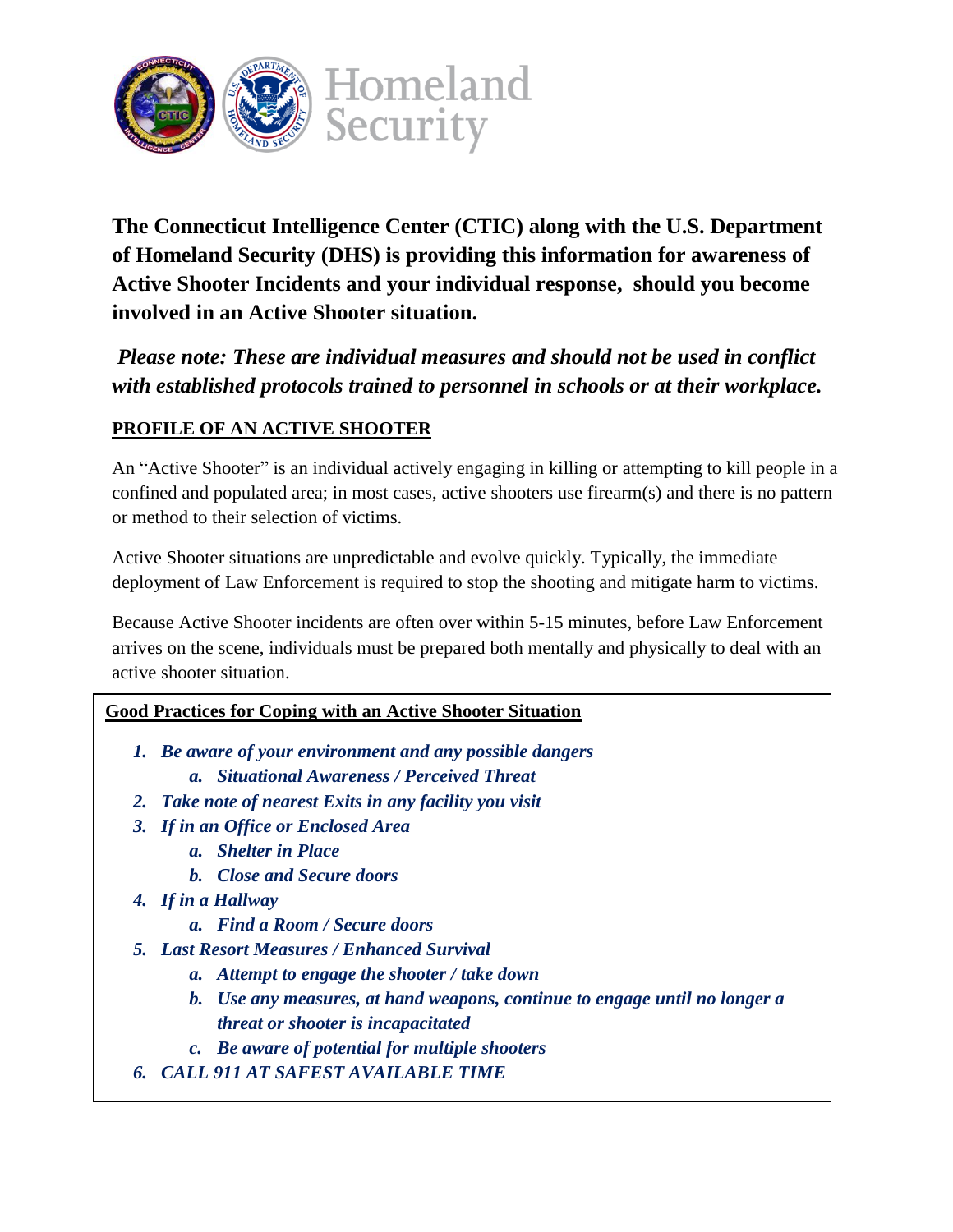

Quickly determine the most reasonable way to protect your own life. Remember that customers, clients, students, etc. will follow the lead of employees, staff, or management during an Active Shooter situation.

## **1. EVACUATE**

If an escape route is accessible, attempt to evacuate the premises. Be sure to:

- a. Have an escape route and plan in mind
- b. Evacuate regardless of others decisions to stay or follow
- c. Leave belongings behind
- d. Assist others escaping, if possible
- e. Prevent individuals from entering the area where the active shooter may be, WARN people
- f. Keeps hands visible to Security or Law Enforcement
- g. Follow First Responders Instructions, Security, Police, etc.
- h. DO NOT attempt to move wounded individuals
- i. Call 911 when safe to do so

#### **2. HIDE OUT**

If evacuation / escape not possible, find a place to hide where an active shooter is less likely to find you.

You hiding place should:

- a. Be out of the shooter's line of sight or view
- b. Provide protection if shots are fired in your direction (i.e. closed and locked door of office or closet)
- c. Not trap you or restrict options for movement

To help prevent an Active Shooter from entering your hiding place:

- a. Lock all doors
- b. Barricade the door if possible with available items (i.e. heavy furniture, etc.)

If the Active Shooter is within your vicinity

- a. Lock the door
- b. Silence all cell phones, pagers, radios, or other devices, etc.
- c. Turn off sources of noise such as TVs, radios, etc.
- d. Conceal yourself behind large objects such as book cases, desks, etc.
- e. Remain silent, limit movement which creates noise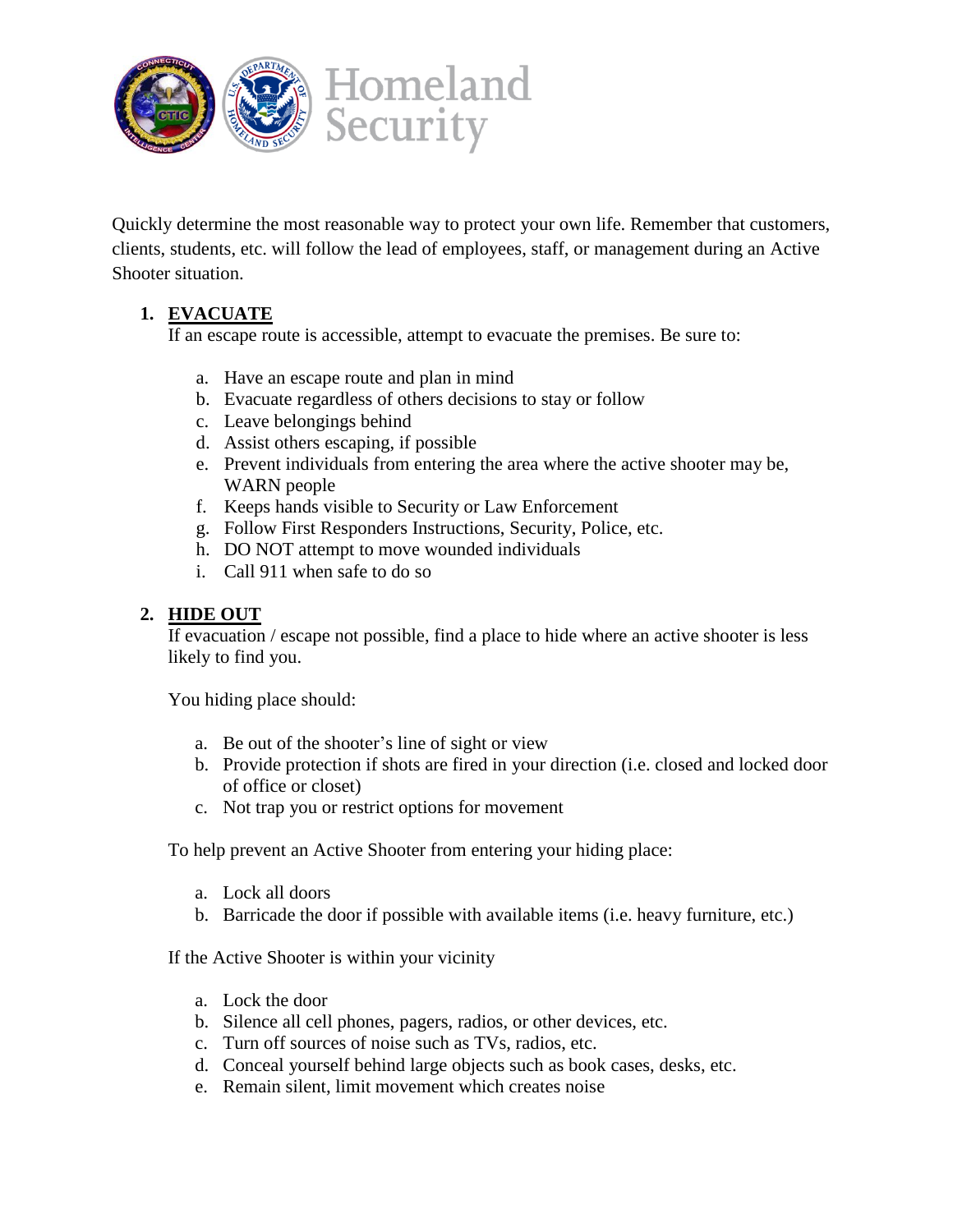

# **3. TAKE ACTION AGAINST THE ACTIVE SHOOTER**

Take Last Resort Measures for Survival when facing Imminent Injury or Death. Attempt to Disrupt and/or Incapacitate the Active Shooter by:

- a. Acting aggressively towards the shooter / engaging in physical attack
- b. Throwing items or using improvised weapons
- c. Yelling
- d. Staying committed to your actions. Do not let up until shooter is incapacitated or disrupted

### **HOW TO RESPOND WHEN LAW ENFORCEMENT ARRIVES**

Arriving Law Enforcement's first priority is to engage and stop the Active Shooter as soon as possible. Officers will form up and immediately proceed to engage the Active Shooter, moving towards the sound of gunfire.

- a. Officers will group into teams of four (4) to engage if possible
- b. Arriving officers may be from various agencies and have different uniforms, equipment, and other types of vehicles, some not marked
- c. Officers may have various types of weapons, i.e. handguns, shotguns, and assault rifles
- d. Officers may deploy tear gas or pepper spray to control the situation
- e. Officers may shout commands and push people down on the ground for their safety

### **1. HOW TO REACT WHEN LAW ENFORCEMENT ARRIVES**

Your attention to Law Enforcement officers is vital for survival

- a. Remain calm, and follow officers' instructions
- b. Put down any handheld items, i.e. bags, backpacks, jackets, etc.
- c. Immediately Raise Hands / Spread Fingers
- d. Keep hands visible at all times
- e. Avoid making quick movements towards officers or grabbing onto them
- f. Avoid pointing, screaming, or yelling at officers
- g. DO NOT stop and ask officers for directions or help when evacuating, just proceed in the direction where officers are entering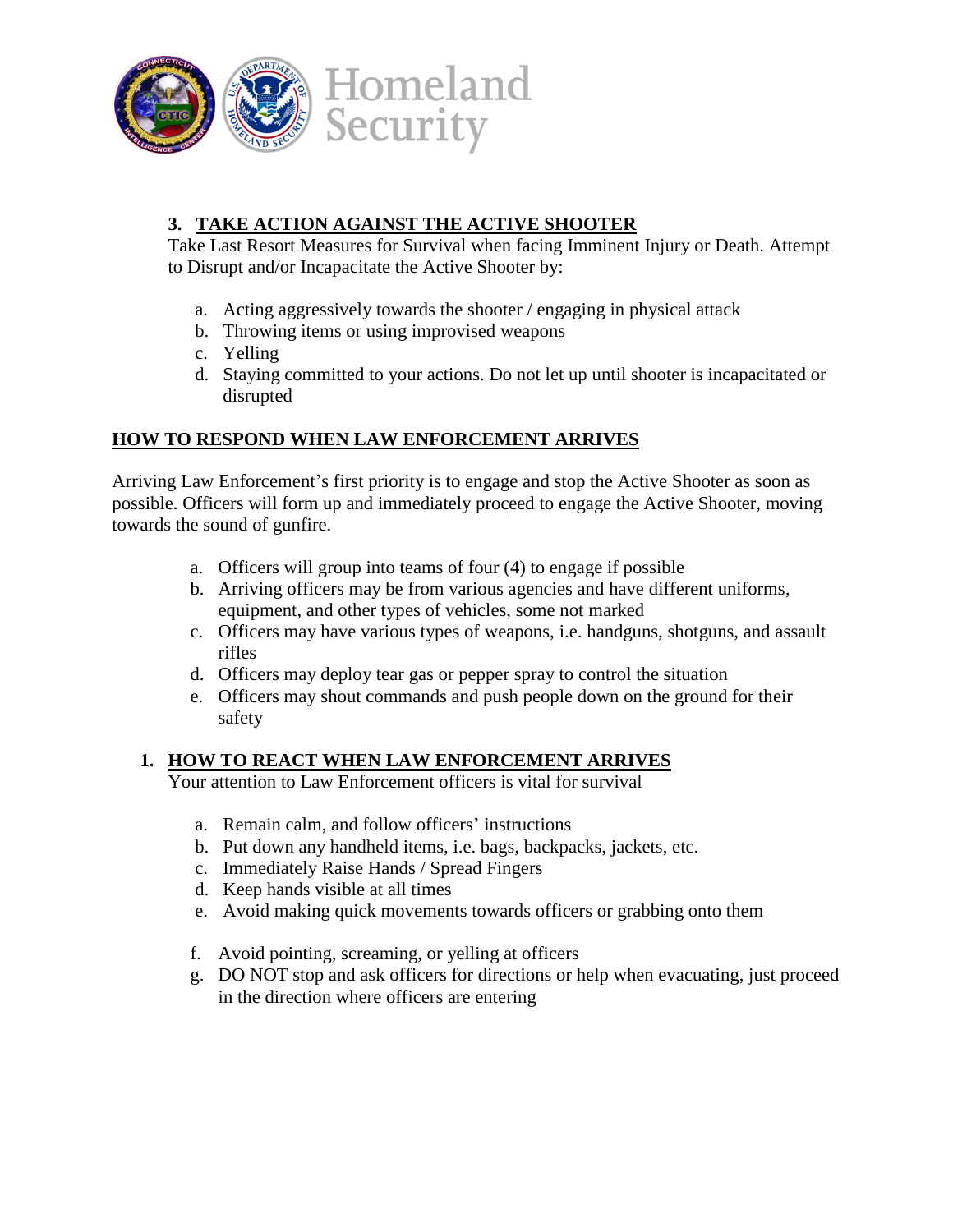

#### **2. INFORMATION TO PROVIDE LAW ENFORCEMENT OR 911 CALL TAKER**

Accurate and relevant information to Law Enforcement is vital for Active Shooter mitigation and can be provided to on scene Police or 911 Call Takers.

- a. Location of the Active Shooter
- b. Number of Active Shooters
- c. Physical Description of Active Shooter(s)
	- 1. Clothing, Height, Weight, Hair Color, Type of Weapon, Distinguishing
	- 2. Characteristics i.e. mask worn, wearing tactical equipment, etc.
- d. Number of weapons and types / explosive type devices in area
- e. Number of potential victims at the location

#### **NOTE:**

*Arriving officers will not stop to help injured persons, their initial response is to stop the Active Shooter, so be cognizant of this. Expect Rescue Teams comprised of additional officers and other Emergency Medical Personnel to follow the initial response officers. The Rescue Teams will treat and remove any injured persons. They may call upon able-bodied individuals to assist them in removing the wounded from the premises.*

*Once you have reached a safe location or an assembly point, you will likely be held in that area by Law Enforcement until the situation is under control and secure and all witnesses have been identified and questioned. DO NOT leave until released by Law Enforcement Authorities.*